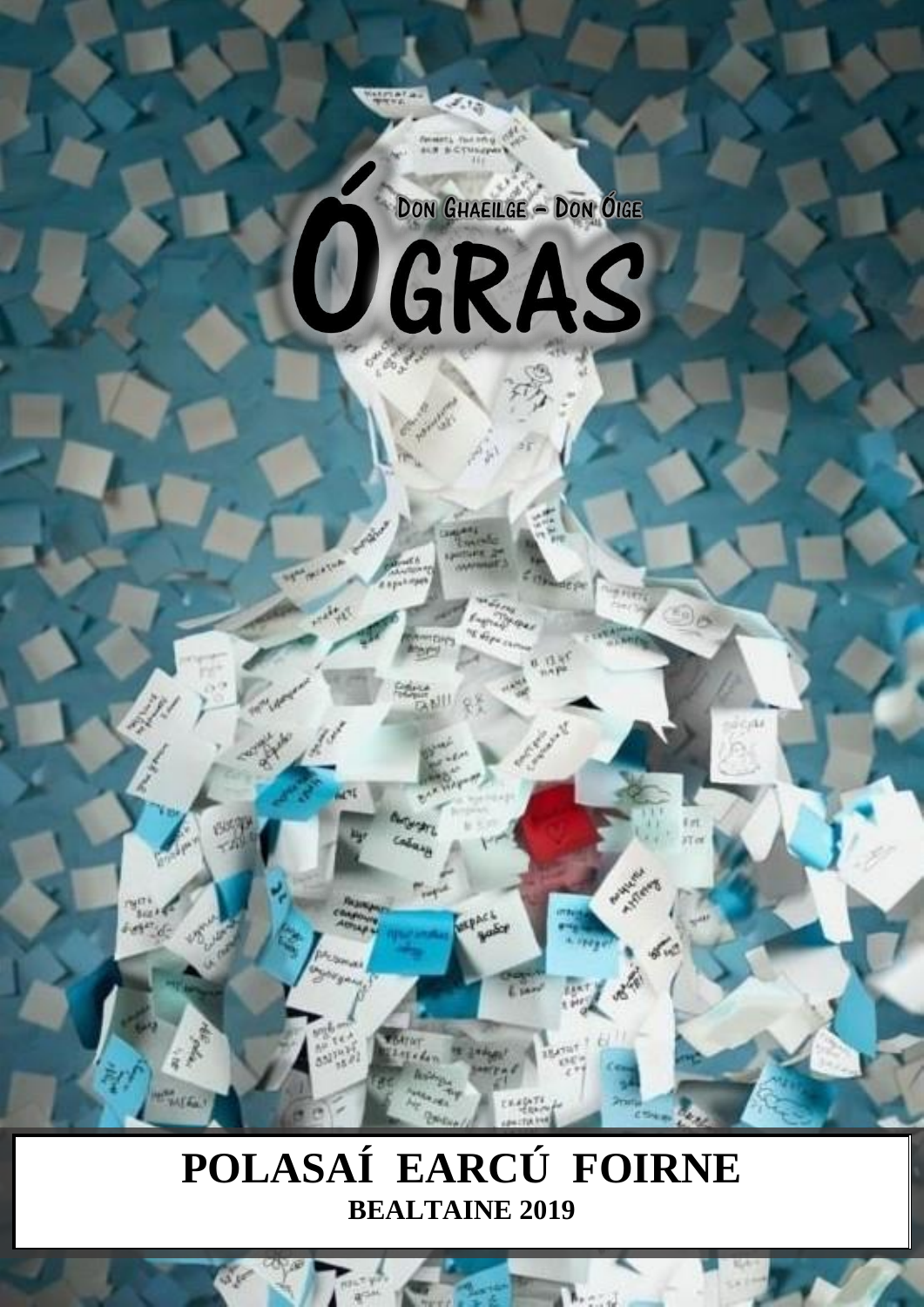### **Is é an polasaí earcú agus roghnú foirne a bheidh ag an eagraíocht ná:**

- Bí cothrom agus seasmhach
- Ná déan leatrom ar bhonn stádas pósta, stádas clainne, gnéas, cine, reiligiún, míchumas, gné nó ballraíocht den lucht siúil
- Déan de réir rialacha dlíthiúla agus an cleachtadh aontaithe is fearr

Le cinntiú go mbainfear amach na haidhmeanna polasaí seo, cuirfear oiliúint nó cuirtear treoir ar fáil do gach Bainisteoir agus Ceann Foirne i scileanna éifeachtacha agallaimh agus roghnaithe.

#### **Earcaíocht**

Nuair atá gá le breis baill foirne a earcú cuirtear an proiséas seo a leanas i bhfeidhm. Bíonn sonraí an phoist curtha le chéile. Ba chóir go mbeadh an oiread sin eolais agus is féidir san fhógraíocht lena chinntiú go ndírítear ar an ngrúpa earcaíochta ceart agus iarrthóirí mí-oiriúnacha a laghdú, fad 's a fhantar chomh héifeachtach agus is féidir ó thaobh costais de. San áireamh bíonn:

- Freagrachtaí an phoist
- Scileanna atá ag teastáil
- Taithí atá ag teastáil ag an iarrathóir
- Cáilíochtaí atá ag teastáil ag an iarrathóir

As na sonraí seo bíonn fógra curtha le chéile agus socrófar na nuachtáin nó na suíomh idirlíne gur chóir an fógra a chur anntu, ag brath ar acmhainní agus suíomh an phoist. Chomh maith le sin bíonn an fógra curtha ar shuíomh idirlíon Ógras agus suíomh Peig. Beidh fógras seolta go Tuairisc.ie Chomh maith le sin cuirtear an t-eolas ar aghaidh go dtí cuid de na coláistí tríú leibhéal ina bhfuil mic-léinn ag déanamh cursaí trí Ghaeilge nó Gaeilge mar ábhar, nó cúrsa in obair óige nó cúrsaí gaolmhar eile.

Bíonn na sonraí poist curtha amach go hiarrathóirí a chuireann ceist i gcomhair níos mó eolais faoin bpost.

### **Roghnú**

- 1. Glacfar le hiarratais i nGaeilge amháin
- 2. Má bhíonn níos mó ná seacht iarrathóir cuirfear gear liosta le chéile bunaithe ar an gcritéar a bhaineann leis an phost.
- 3. Tugtar cuireadh do gach duine ar an ngearr-liosta teacht chuig agallamh.
- 4. Bíonn painéal curtha le chéile chun agallamh a chur ar na hiarrathóirí.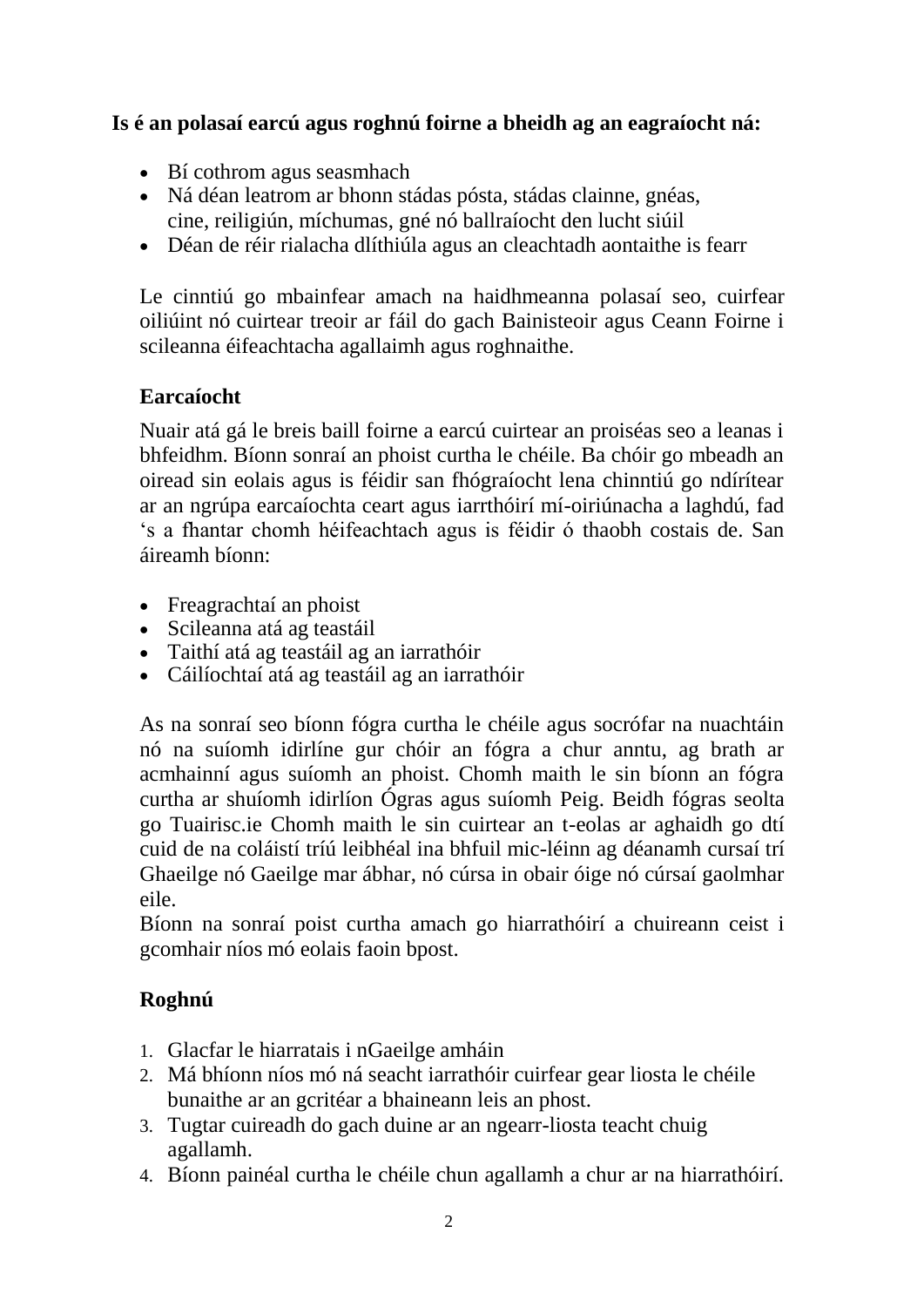Bíonn an Stiúrthóir, Cathaoirleach Ógras agus ionadaí ó Chonradh na Gaeilge, ar an bpainéal. Má's gá beidh duine amháin neamh-spléach ar an bpainéal freisin chun cothromaíocht inscne a chinntiú.

- 5. Socrófar cé a bheas mar chathaoirleach ar an mbord agallaimh.
- 6. Beidh réamhchruinniú ag an bpainéal chun freagrachtaí san agallamh a dháileadh amach.
- 7. Tabharfar deis don duine faoi agallamh ceisteanna a chur.
- 8. Uaireanta nuair a bhíonn beirt oiriúnach don phost, bíonn an dara hagallamh curtha ar siúl.
- 9. Bíonn córas marcála i bhfeidhm
- 10. Sa deireadh bíonn cinneadh déanta ag an bpainéal don iarrathóir is fearr nó muna bhfuil aon iarrathóir oiriúnach tosaíonn an próiséas earcaíocht arís.
- 11. Dóibh siúd nár éirigh leo cuirtear ríomhphost chucu chomh luath agus is féidir.
- 12. Is féidir leo aiseolas ó bhéal i dtaobh an agallaimh a fháil ach teagmháil a dhéanamh leis an eagraíocht faoi.

## **Tar éis an agallaimh**

- Ag brath ar thuairisc sasúil ó mholtóir $(i)$
- An tuairisc chailíochta a dheimhniú
- Déanann an Stiúrthóir i gcomhar leis an gCathaoirleach cinneadh ar an tuarastal, ag brath ar an agallamh, taithí, srl.
- Teagmháil a dhéanamh leis an iarrthóir ráthúil agus sonraí maidir leis an tairiscint, an dáta tosaithe agus an chéad tuarastal
- Beidh 48 uair a chloig ar a mhéad ag an duine le cinneadh a dhéanamh maidir leis an tairiscint. Ina dhiaidh sin is féidir le hÓgras an tairiscint a tharraingt siar.
- Nuair atá duine roghnaithe is gá an cinneadh a chur os comhair Coiste Stiúrtha Ógras agus chuig Coiste Gnó Chonradh na Gaeilge chun gur féidir leo glacadh leis an gcinneadh go hoifigiúil.
- Glacann an tiarrathóir atá roghnaithe leis an bpost má bhíonn sé/sí sásta leis an tuarastal agus na tearmaí eile.
- Beidh coinnioll sa chonradh fostaíochta le rá go bhfuil an tiariscint ag brath ar thuairisc sásúil ó réamhscrúdú an Gharda Síochána/Access NI
- Cuirtear scéala chuig na hiarrathóirí eile chun a chur ar iúl dóibh nár éirigh leo. Déantar é seo trí ríomhphost a sheoladh chucu.
- Na cáipéisí cuí a sheoladh chuig an t-iarrthóir ar éirigh leis, ina measc:
- Tairiscint fhostaíochta
- Tearmaí agus coinníollacha
- Modh Smachta
- Dearbhú ó thaobh úsaid na Gaeilge
- Dearbhú Rúndachta